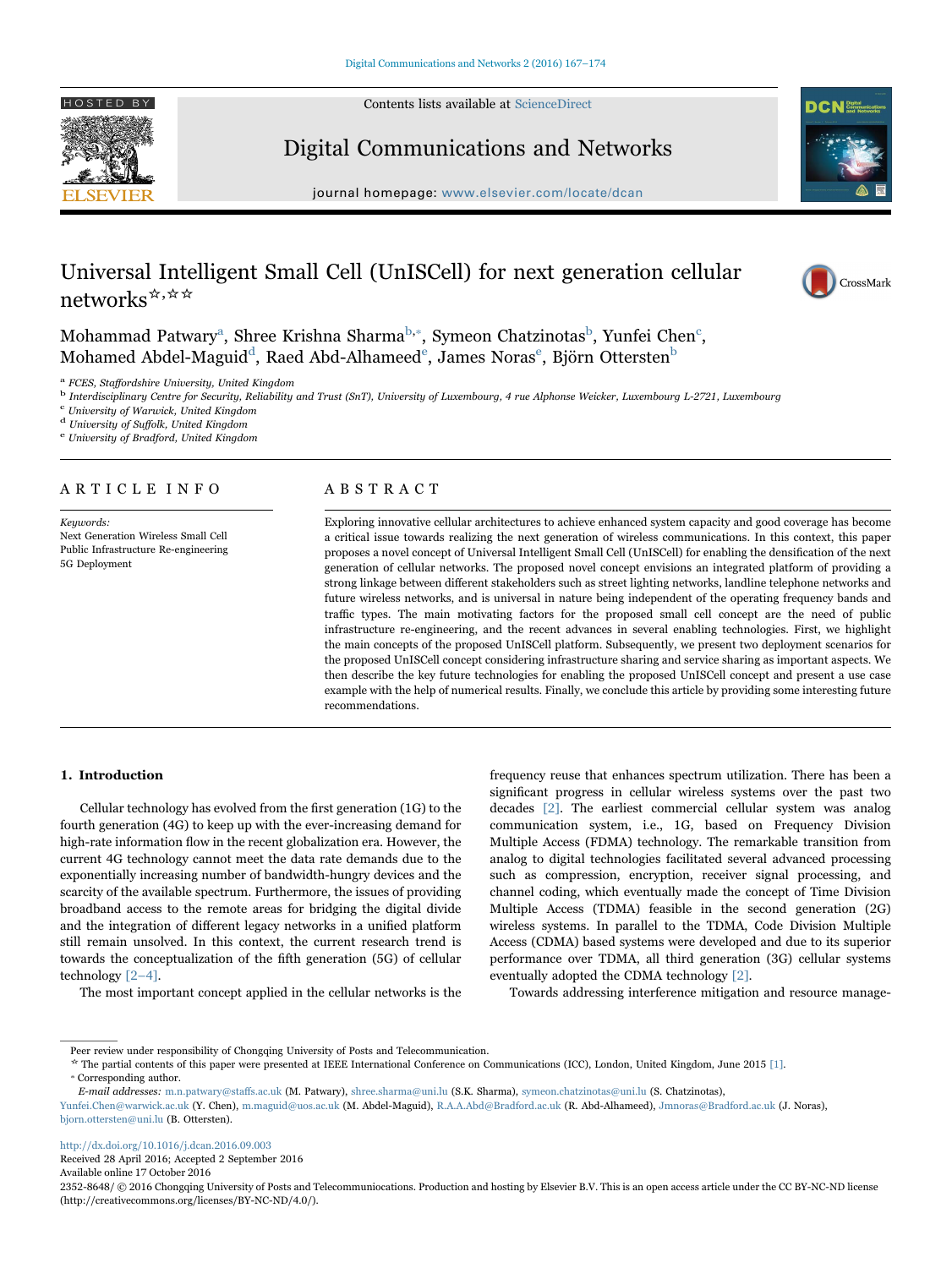<span id="page-1-1"></span>

Fig. 1. (a) Existing landline end user connectivity (UK) and (b) Co-existence of both landline and streetlight infrastructure (UK).

ment issues in 3G wireless systems, Orthogonal Frequency Division Multiplexing (OFDM) caught the attention of many cellular researchers/operators/industries and was selected for 4G. Besides the simplicity of OFDM-based receiver compared to CDMA, OFDM provides the advantages of spatial diversity and spatial multiplexing in multiple antenna-based systems due to its intrinsic orthogonality. The current technology, i.e., 4G, also called LTE (Long Term Evolution), is now evolving towards LTE-Advanced with the inclusion of carrier aggregation and coordinated multipoint transmission techniques [\[2\]](#page-7-0).

To further enhance current 4G technologies towards the next generation, i.e., fifth generation (5G), several researchers, industries, and cellular operators are recently making significant efforts [\[4](#page-7-2)–6]. The main industrial players, forums and projects active in 5G wireless research include Ericsson, Qualcomm, Huawei, Nokia Solution Networks, Samsung Electronics, Docomo 5G, 5GPP, METIS 2020 project, 5GNOW, 5GForum, 5G Training, etc. [\[6\]](#page-7-3). The main emerging requirements of 5G networks are high data rate, low latency, low energy consumption, and the support of a large number of heterogeneous devices. The key techniques to meet these requirements are ultra-high densification, bandwidth extension beyond 6 GHz, i.e., millimeter wave (mm-wave) and the increased spectral efficiency utilizing Massive Multiple Input Multiple Output (MIMO) techniques [\[3\]](#page-7-4).

Besides several aforementioned aspects related to 5G wireless, we are also motivated by the immediate need of public infrastructure reengineering. The existing public infrastructure is of diverse type and can be broadly categorized into (i) street lighting systems, (ii) Public Switched Telephone Network (PSTN), (iii) terrestrial cellular network, (iv) power line communications, and (v) satellite networks. One of the main aims of 5G networks should be how to efficiently utilize the current infrastructures in a cost efficient manner. To this end, the selection of the appropriate physical infrastructure of small cells is a crucial aspect to be considered in 5G networks, and hence is considered in this article. The main contributions of this article are summarized below.

1. We propose a novel concept of Universal Intelligent Small Cell (UnISCell) as an important candidate for the unified 5G wireless platform. The main drivers for the proposed UnISCell platform are savings in infrastructure Capital Expenditure for wireless network operators, availability of the power supply connectivity, and higher

revenue generation for the local government authorities.

- 2. We propose two deployment scenarios for the proposed UnISCell platform considering infrastructure sharing and service sharing as important aspects.
- 3. We present a use case study considering spectrum sensing intelligence capability of a small cell in the UnISCell platform.
- 4. We briefly describe the key technology enablers for the proposed UnISCell platform and provide some recommendations for future research.

The remainder of this paper is organized as follows: [Section 2](#page-1-0) provides motivation and the main aspects of the proposed UnISCell platform. [Section 3](#page-3-0) proposes two deployment scenarios while [Section 4](#page-3-1) discusses several emerging techniques for enabling the realization of the proposed universal platform. Subsequently, [Section 5](#page-5-0) evaluates the performance of one of the proposed deployment scenarios considering a use case. [Section 6](#page-5-1) recommends some future research topics and [Section 7](#page-6-0) concludes the paper.

#### <span id="page-1-0"></span>2. Universal Intelligent Small Cell (UnISCell)

#### 2.1. Motivation

The main motivational aspects behind the proposed UnISCell concept are public infrastructure re-engineering and the recent advances in wireless technologies as described below.

#### <span id="page-1-2"></span>2.1.1. Public infrastructure re-engineering

For many years now, there exist a significant number of outdated street lamps in many countries around the world and they need replacement in the near future. For example, in the UK, there are around 7.4 million street lamps, of which 2.32 million are over 30 years old and 1.17 million are over 40 years old, with the need of immediate replacement in the near future [\[7\]](#page-7-5). [Fig. 1\(](#page-1-1)a) depicts the existing landline end user connectivity in UK while [Fig. 1](#page-1-1)(b) presents the coexistence scenario of both landline and streetlight infrastructures. Besides, the traditional lighting systems are very inefficient in terms of cost and energy consumption and due to advances in solid state light technology, it has been possible to control several properties of the light such as spectral, temporal, spatial polarization and color as compared to the traditional light sources [\[8\].](#page-7-6)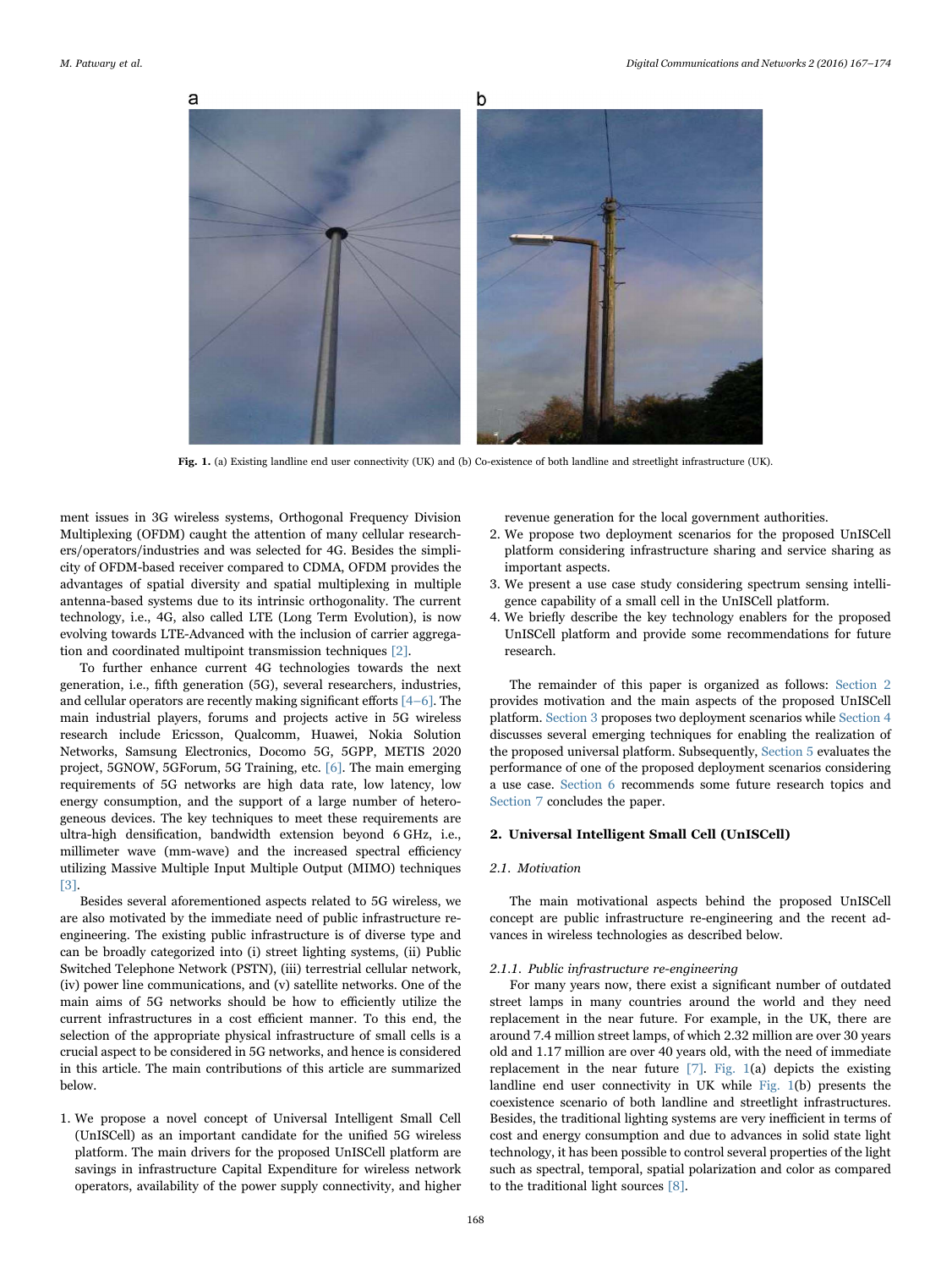Furthermore, it is possible to send commands to luminary poles using power line communications [\[8\]](#page-7-6) in contrast to the radio frequency communication protocol used in the conventional lighting systems [\[9\].](#page-7-7) Such an intelligent lighting system may utilize solar energy and widen energy in order to reduce the energy consumption demands. Besides the intelligent control of the light, future intelligent control lighting systems can be considered to be equipped with various sensors and street poles can provide different information such as weather information (temperature and humidity), and road status (traffic intensity, maintenance operations and road barriers).

In addition to the aforementioned advantages, lighting systems can be merged with other communication systems to have an integrated platform for providing various services at the user end. For example, street lighting infrastructure can act as a common infrastructure for small cells while considering each street luminary post as a small cell Base Station (BS) for the coverage underneath it. The distance between two luminary street poles can be designed in order to fit the cellular traffic as well as to guarantee sufficient illumination in the street between them. Furthermore, another aspect is to incorporate terrestrial PSTN in this integrated platform.

Instead of having a separate platform for the terrestrial PSTN, a luminary pole can also act as a distribution point for providing telephone lines to user premises. Nowadays, a significant amount of traditional PSTN business is increasingly being replaced by mobile industries. However, due to the job security as well as the reliability of landline telephony as compared to the mobile telephony in many developing parts of the world, it is expected that this business will continue to exist in the future. In this context, future terrestrial fixed telephone systems should be integrated with the wireless infrastructure, leading to a common network platform for both wired and wireless services. One possible future solution would be to replace the wired end user connections in Fig.  $1(a)$  with the dedicated wireless beams to the end users using Space Division Multiple Access (SDMA).

#### 2.1.2. Advances in wireless technologies

Another main motivation behind the UnISCell concept is the recent advances in various wireless technologies, leading to its practical feasibility. The 5G technology is targeting towards the realization of various technologies which enable higher capacity, wider coverage and high-quality user experience. Furthermore, several spectrum awareness technologies such as spectrum sensing, and signal-to-noise ratio can be utilized in order to make the small cell aware of the surrounding radio environment [\[10,11\].](#page-7-8) Subsequently, small cells can exploit this awareness in order to utilize the available radio resources effectively. Besides, due to current developments in antenna technologies and Digital Signal Processing (DSP), it has been feasible to put many antennas (on the order of hundreds) on a single BS, hence bringing the concept of Massive MIMO closer to reality.

The SDMA technology has been considered as one of the promising solutions in order to enhance the cellular capacity in urban environments. The latest innovations in array processing techniques and DSP techniques have made the concept of SDMA feasible in future wireless networks. In addition to current methods for enhancing the cellular capacity such as frequency reuse, cell sectorization/sectoring, SDMA allows denser frequency reuse over the geographical space dimension effectively. Additionally, three dimensional (3D) beamforming exploits the elevation dimension to enhance the cellular capacity and coverage in contrast to the currently used azimuth only dimension [\[12,13\].](#page-7-9) With these various technologies and signal processing techniques at hand, the time has come to start looking at the integration of various technologies in order to realize the proposed UnISCell concept.

#### 2.2. Main aspects

Future wireless networks should not rely on the operating frequency band and the traffic. The proposed platform is universal in

nature and facilitates the multi-tenancy of the public infrastructure. This platform further leads to a new set of micro-contractual business at the second tier in collaboration with network operators. The integrated infrastructure requires to be powered either locally or centrally, and the existing street lighting network, owned by the local government, is already connected to the national grid. In this regard, local government authorities will handle the deployment of the integrated infrastructures, and then they can lease these infrastructures to the network operators. More importantly, from the business perspective, the proposed platform provides the following advantages: (i) local government authorities will be able to generate much higher revenue, and (ii) network operators will be able to save their capital expenditure by renting these public infrastructures.

The existence of such an integrated platform will encourage the second tier of future wireless network operators, by enabling businesses to develop with the minimum capital expenditure. In the near future, there will be several other stakeholders of this network with the interests in smart vehicle, smart-grid and Tele-health services. This will further stimulate more Information and Communication Technology (ICT) related Small-to-Medium Enterprises (SMEs). As an example, the distributed power requirements could be an opportunity for SMEs in the area of commercially viable renewable energy based micro-grid power generation and distribution.

One of the main features of the UnISCell is its hardware and software capability to implement dynamic SDMA schemes with global spectrum handling. As highlighted in [Section 2.1.1](#page-1-2), there occurs the frequent co-existence of both land-line telephone and street light infrastructures in the UK, and in many other countries. Implementing the proposed UnISCell platform in the aforementioned coexistence while facilitating the sharing of the existing infrastructure is an important research challenge.

The proposed platform would further facilitate the possible business sustainability of the distributed micro/pico scale energy generation/supply from renewable energy sources to the cellular network infrastructures as well as the street lights, thus leading the cellular network and street lighting network to be "greener". Subsequently, such a platform will create an intermediate layer of telecom network operators (small cell operator, possibly on a contractual basis with a single or multiple cellular network operators or internet service provider) and small scale renewable fuel based energy generating firms.

Our vision on UnISCell is to have a universal platform of small cells which are capable of providing wireless access from street luminary posts and are capable of integrating with the infrastructures for electricity and the fixed telephone service. Furthermore, it can be integrated with other infrastructures such as bus stops, and e-car charging stations where the power is already available. In this way, a broad vision of integration towards 5G systems can be realized. From the management viewpoint, future wireless networks are considered to be two tier networks with separate link budgets in each tier. Furthermore, there should be the involvement of a third party which can lease the capacity of the integrated infrastructure to the operators based on their demands.

The multi-tier network in the proposed universal platform would also benefit from the service sharing function. Different networks in the tier may have unique capabilities in terms of serving the traffic demands. In one network, there may be an overflow of the traffic at a certain time instant and another network resource may be idle at that time instant. In this context, service sharing mechanisms can result in the following advantages: (i) better spectrum utilization, (ii) reduction in the overall blocking probability, and (iii) significant improvement in the quality of experience. With the help of proper spectrum awareness functionalities at the network, service sharing can be realized using the following schemes: (i) unidirectional in which the traffic flows only in one direction depending on which network is less congested, (ii) bidirectional in which traffic flows in both directions, and (iii) hybrid in which both networks are saturated and new resources need to be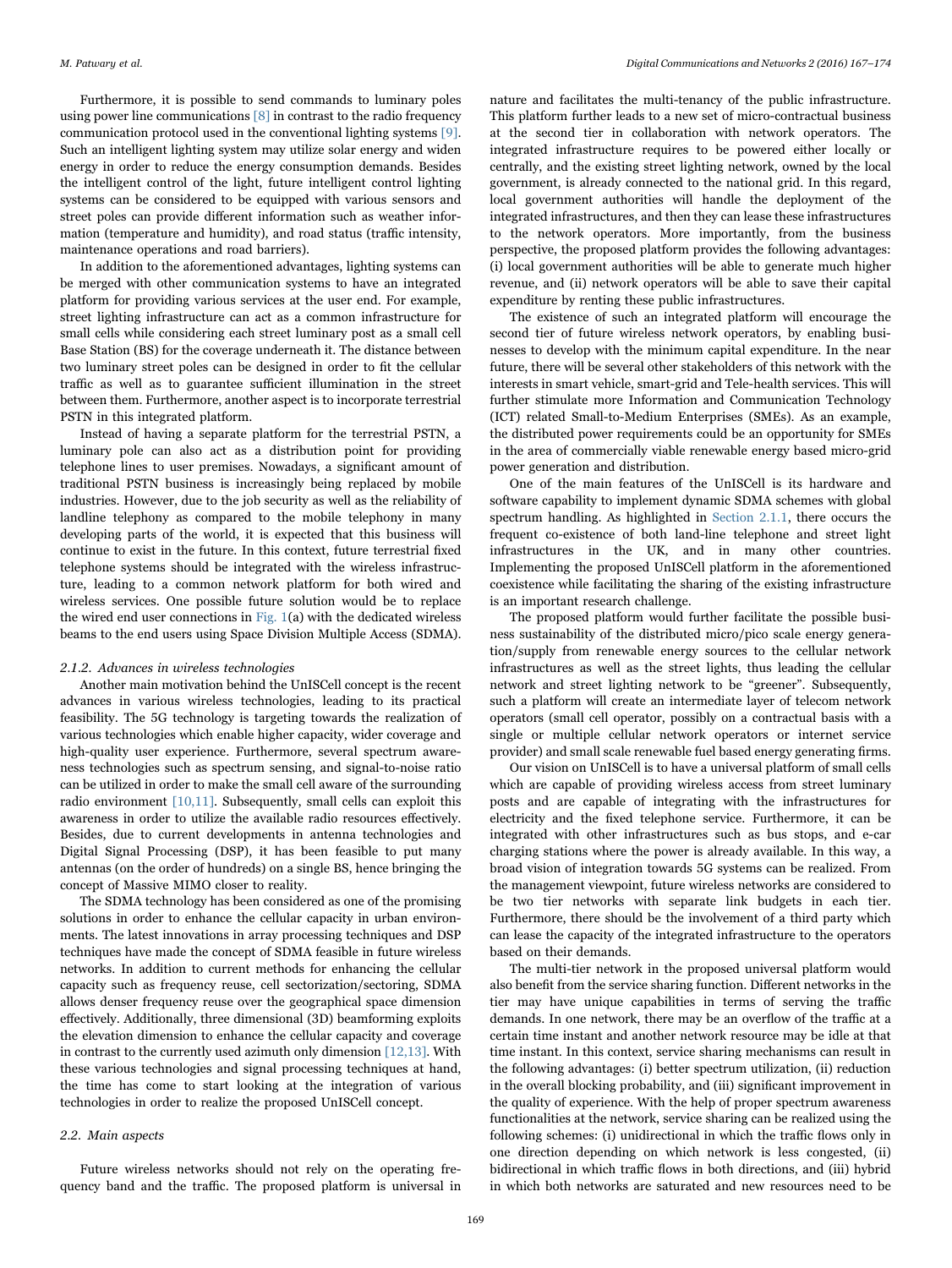<span id="page-3-2"></span>

Fig. 2. (a) Deployment model for universal/fixed coverage assignment and (b) deployment model for on-demand/dynamic coverage assignment.

seeked in order to make the overflow traffic get through the network.

## <span id="page-3-0"></span>3. Proposed UnISCell deployment scenarios

In this section, we present two deployment scenarios for the proposed UnISCell platform as depicted in [Fig. 2](#page-3-2)(a), defined as Scenario A, and [Fig. 2\(](#page-3-2)b), defined as Scenario B. These scenarios have different features as highlighted in [Table 1](#page-3-3) and are briefly described in the following subsections.

# 3.1. Scenario A

The scenario in [Fig. 2](#page-3-2)(a) is useful for universal/fixed coverage assignment and considers an omnidirectional antenna at the macrocell BS, thus providing both direct and indirect links to the user terminals. In this scenario, UnISCell platform can be considered to be supplied with its own local power. Therefore, the macrocell BS does not need to transmit more power than in the conventional macrocell only scenario. For the practical deployment, the UnISCell platform is supposed to have the energy harvesting capability. On the one hand, the energy harvesting capability of the UnISCell helps to enhance the energy efficiency while on the other hand, the macrocell BS is equipped with an omnidirectional antenna and transmits signals in the conventional manner, which may result in the waste of the scarce power resource.

Another main advantage of this scenario is low outage probability. In the case of the failure of the UnISCell platform, the user service will not be disturbed due to the presence of a direct link between the macrocell BS and the User Terminal (UT). Furthermore, a high degree of spatial diversity can be achieved considering energy harvesting capability at the macrocell BS.

# <span id="page-3-3"></span>Table 1

Features of the proposed deployment scenarios.

| <b>Parameters</b>             | <b>Scenario A</b> (Fig. $2(a)$ ) | <b>Scenario B</b> (Fig. $2(b)$ ) |
|-------------------------------|----------------------------------|----------------------------------|
| Coverage assignment           | Universal/fixed                  | On-demand/dynamic                |
| Macrocell BS antenna          | Omnidirectional                  | Directional                      |
| Layers of smart               | 1                                | 2                                |
| beamforming                   |                                  |                                  |
| Spatial diversity             | Relatively high                  | Relatively low                   |
| Application area              | Rural/suburban                   | Urban                            |
| User partitioning reliability | Moderate                         | Relatively high                  |
| Energy efficiency             | Moderate                         | Relatively high                  |
|                               |                                  |                                  |

3.2. Scenario B

The scenario in [Fig. 2\(](#page-3-2)b) is useful for on-demand/dynamic coverage assignment and consists of a directional BS and the signal to the user terminal is provided with the help of indirect link via UnISCell platform. This can be considered as a two tier network with the first tier being the backhaul network and the second tier being the access network. The main advantage of this scenario is that it may employ two layers of smart beamforming in order to provide higher throughput to the desired user/user group. As compared to Scenario A, a significant amount of BS transmitting power can be saved since the transmitting power is not wasted in unwanted directions due to beamforming implementation at the macrocell BS.

One of the main requirements of 5G networks is to be able to serve more users in a densed location. This scenario can be considered as a promising solution in order to enhance the data rate in densely populated urban areas. Furthermore, the application of SDMA in this scenario becomes more efficient as compared to the first scenario due to the possibility of having two layers of smart beamforming, and hence a more reliable SDMA can be implemented. Moreover, user partitioning becomes more reliable in Scenario B than in Scenario A.

# <span id="page-3-1"></span>4. Potential future technologies for enabling the proposed UnISCell

In this section, we briefly discuss the potential enabling technologies for the proposed UnISCell concept.

#### 4.1. Spectrum awareness intelligence

Cognitive Radio (CR) technology has received more attention towards addressing the problem of spectrum scarcity [\[14,10\]](#page-7-10). Recent technical developments such as Software Defined Radio (SDR), wideband transceivers, and DSP techniques have made it possible to employ intelligent transceivers, hence leading to the possibility of utilizing the available spectrum in a very dynamic and adaptive manner. Furthermore, there has been a significant progress in terms of spectrum awareness techniques such as spectrum sensing, and Signal to Noise Ratio (SNR) estimation and their practical realizations in the context of CR networks [14–[16\].](#page-7-10) Similar to the CR approach considered in the literature, our proposition is to employ the spectrum awareness intelligence at the small cell BSs in order to have better interference management.

The proposed UnISCell platform is considered to be intelligent enough regardless of frequency bands and traffic types. For example,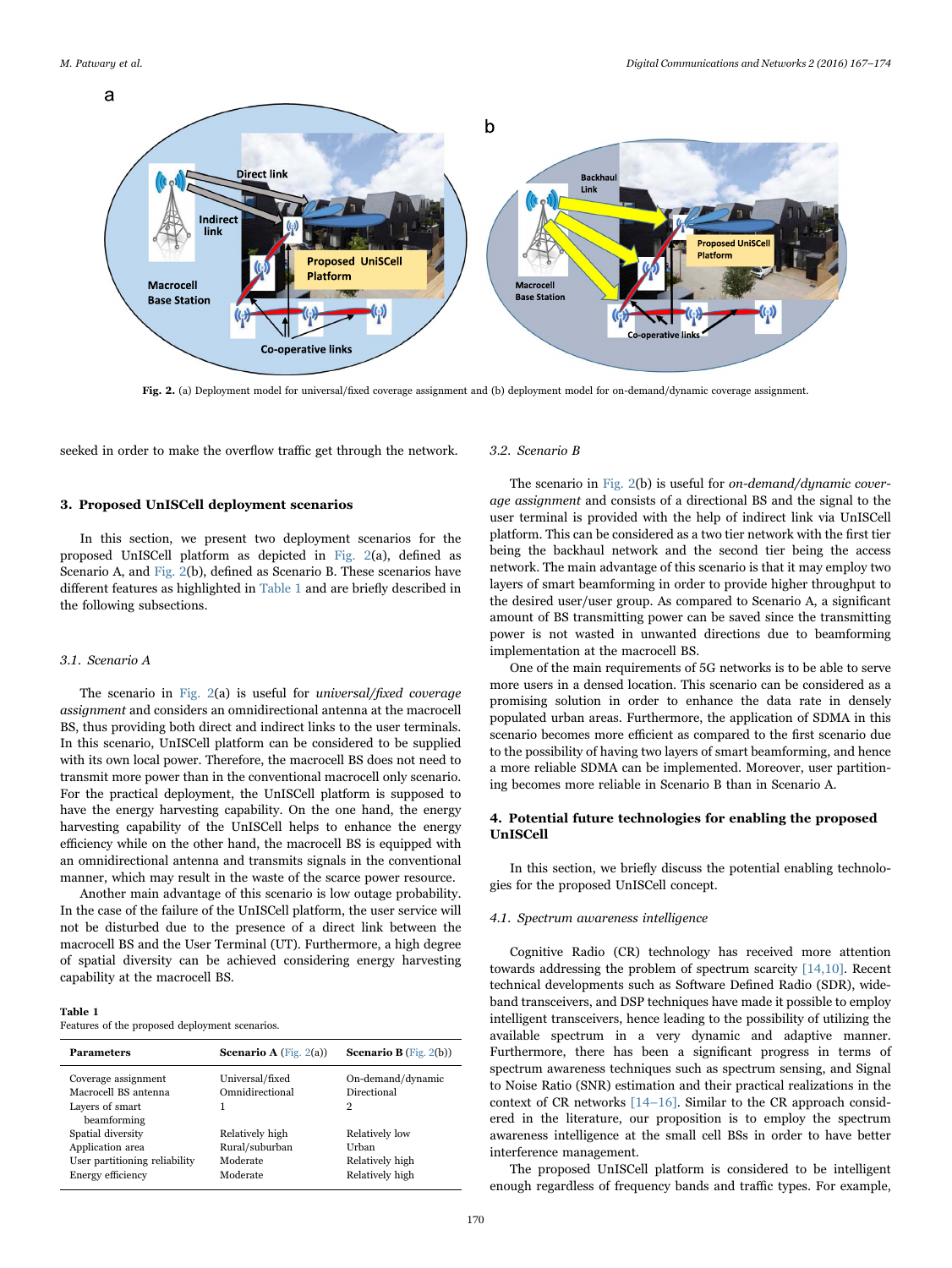an Amplify and Forward (AF) repeater is less complex from implementation perspectives and provides several advantages for future 5G communications but its main drawback is that it amplifies interference as well as noise in unnecessary bands. In this context, we propose to have this intelligence at the small cell so that only active channels will get amplified and a significant capacity improvement can be achieved. This has been demonstrated with the help of analysis and numerical results in [Section 5](#page-5-0) as an example.

# 4.2. Source localization and 3D beamforming

In many spectral coexistence scenarios, the interference occurs between two coexisting links and the application of blind source separation techniques can be considered as an important future topic for interference management. Active source/transmitter localization is an important aspect for implementing adaptive beamforming and resource allocation schemes. The effective localization of the active sources helps to enhance the energy efficiency of the networks by concentrating energy only in certain localized areas of the network. Ranging and localization are two main phases for source localization. The ranging phase basically determines the distance among sensor nodes and the most common techniques used for ranging are angle of arrival, time difference of arrival, received signal strength indication and hop count [\[17\].](#page-7-11) After ranging, the function of the positioning phase is to determine the absolute or relative coordinates of sensor nodes. The most commonly methods used for positioning are minimum– maximum algorithm, lateration, ring overlapping algorithm, convex optimization, multi-dimensional scaling, global position system, lighthouse location system, ad hoc positioning, and self-positioning mechanism [\[17\]](#page-7-11). In the proposed deployment scenarios specified in [Section 3,](#page-3-0) the localization of the desired user/user group significantly helps the UnISCell platform to employ adaptive 3D beamforming approach which is briefly described in the following [\[12,18\]](#page-7-9).

Most of the existing beamforming schemes employed in wireless cellular networks control the radiation pattern in the horizontal plane. The main drawback of this conventional beamforming approach is that it does not consider the elevation dimension in designing the beamformer and hence the beampattern is not adapted in the elevation plane. In this regard, the concept of 3D beamforming has recently received important attention in the recent wireless literature [\[12,18\].](#page-7-9) The recent technological advancements in adaptive and flexible antenna structures/technologies have led to the possibility of designing a fully dynamic antenna pattern which can be specified as per resource block and as per user equipment, thus making 3D beamforming practically feasible [\[18\].](#page-7-12) In contrast to 2D beamforming, 3D beamforming approach controls the radiation beam pattern in both elevation and azimuth planes, thus providing additional degrees of freedom in the elevation plane while designing a wireless system. This significantly helps to boost the capacity of future wireless networks in comparison to the current networks.

# 4.3. Massive MIMO

MIMO technology provides a significant capacity benefit in wireless systems by exploiting the reuse of the spatial dimension [\[19\]](#page-7-13). The concept of multi-user MIMO relies on the concept that multiplexing streams for different users on different antennas can achieve large gains promised by multiple antennas, even if each device only has a few antennas. Multi-user MIMO provides several advantages such as cheap single-antenna terminals, no requirement of scattering environment, and simple resource allocation mechanism. In order to further enhance the capacity gains of MIMO wireless systems, the concept of Massive MIMO, also known as very large MIMO, hyper MIMO, full-dimension MIMO, is being widely investigated in the literature [\[20,21\].](#page-7-14) This technology uses a large number of service antennas over active terminals and is considered as a promising candidate for the next

generation wireless networks. The main benefits of this technology are [\[21\]:](#page-7-15) (i) system throughput improvement, (ii) higher energy efficiency, (iii) reduced latency, (iv) simplification of MAC layer, and (v) robustness against jamming. In the proposed UnISCell framework, the macro base station is considered to be equipped with massive number of antennas which will be capable of generating very directive beams towards small cells or users/user groups.

# 4.4. Multicell coordination

The mitigation of intercell interference is an important challenge to be addressed in order to allow the aggressive reuse of frequencies in the considered heterogeneous deployment scenarios. One of the promising approaches to address this problem is the use of coordinated transmission strategies and resource allocation schemes across multiple BSs. In the proposed UnISCell platform, this coordination can be made with the help of coordinated links between the UnISCell BSs as shown in [Fig. 2.](#page-3-2) The coordination among different base stations can be in the form of data signals, transmission strategies and resource allocation strategies. In contrast to the signal-level coordination, the coordination of transmission strategies requires much less overhead in terms of the backhaul capacity. Furthermore, by employing the user scheduling, power allocation, and beamforming strategies of multiple BSs and multiple User Terminals (UTs), intercell interference can be mitigated, hence enhancing the overall performance of the network. Furthermore, in the context of multicell scenarios, the use of scheduling, beamforming and power allocation for intercell interference mitigation has been already considered in LTE-advanced standardization activities [\[22\].](#page-7-16)

#### 4.5. Millimeter wave communication

Another promising way of solving spectrum scarcity problem in future wireless systems is to enable mobile communications using millimeter wave (mm-wave) frequencies. With the help of extensive propagation measurement campaigns at 28 GHz and 38 GHz bands, authors in [\[23\]](#page-7-17) have shown that these frequencies can be used for wireless communications when employing steerable directional antennas at the base stations and mobile devices. Although mm-wave technologies have been already standardized for short-range services in IEEE 802.11ad, the exploration of these technologies for cellular communications is still in its infancy [\[24\]](#page-7-18). There occur several issues such as propagation loss, blockage, rain fading, and low efficiency of radio frequency components towards the realization of mm-wave technologies. However, recent advances in CMOS technology, very high gain and steerable antenna arrays, adaptive beamforming techniques have strengthened the realizability of mm-wave wireless communications.

Millimeter wave communication technologies mainly provide the following advantages  $[23]$ : (i) increased data rate due to the extension of channel bandwidths significantly far beyond the present 20 MHz channels, (ii) decreased latency for digital traffic, thus supporting much faster internet-based access and applications with minimal latency, and (iii) relatively closer spectral allocations, resulting in more comparable and homogeneous propagation characteristics for different mm-wave bands. Besides the aforementioned advantages, the combination of mm-wave communication with the Massive MIMO technology allows to create very sharp beams from one base station to multiple small cell base stations in the considered UnISCell platform.

#### 4.6. New multiplexing and modulation schemes

In addition to commonly used time, and frequency division multiplexing/multiple access schemes, several emerging multiple access schemes such as SDMA, orbital angular momentum multiplexing, polarization division multiple access, interweave division multiple access, and sparse code multiple access are being investigated in the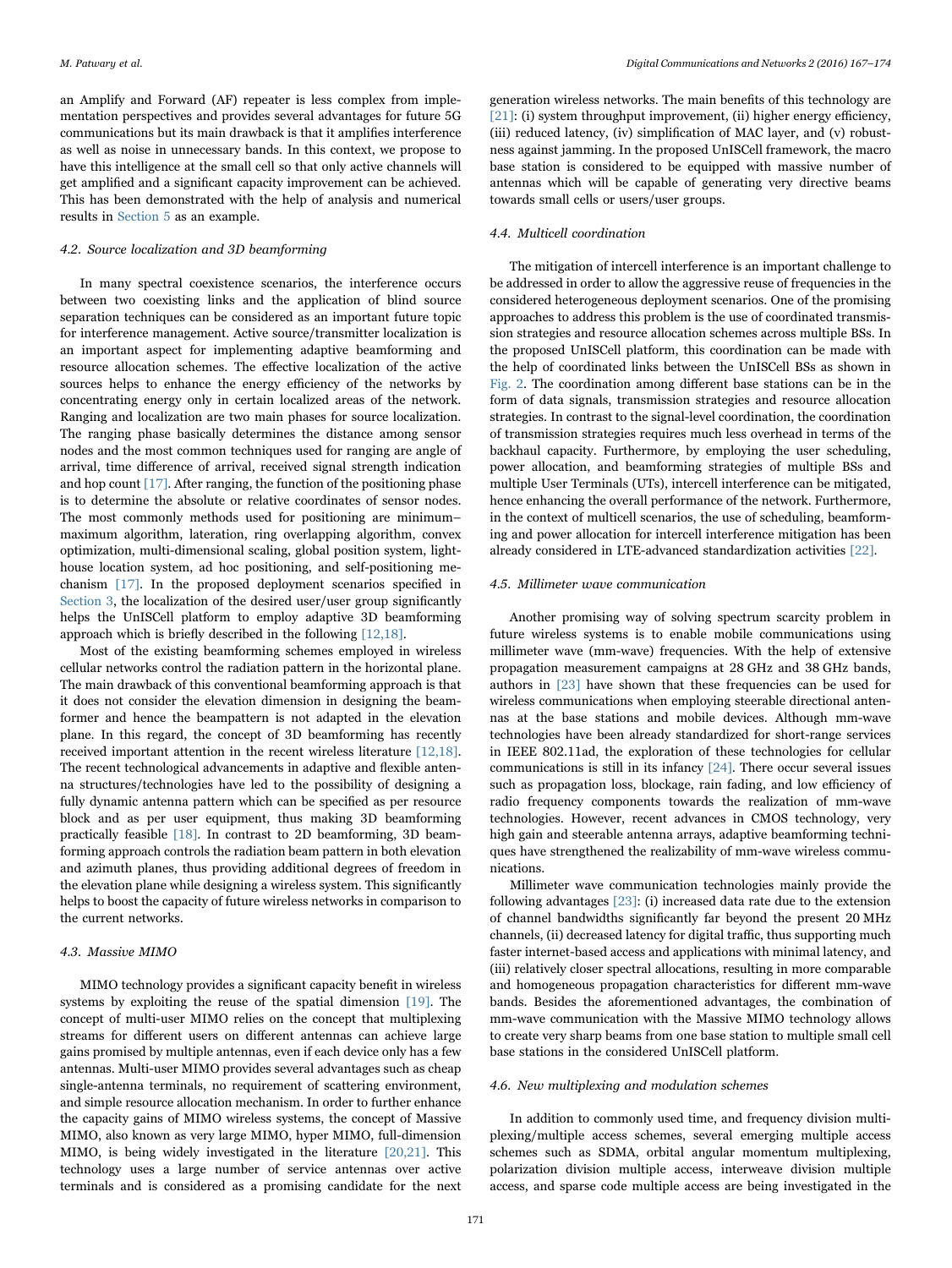literature [\[25\].](#page-7-19) SDMA technology has been considered as an important candidate for future networks and it provides the possibility to serve multiple users simultaneously in the same channel, and thus allows to increase the system capacity [\[26\].](#page-7-20) Besides its multiple access capability, it also allows channel reuse within a particular cell, i.e., reduction in the reuse factor resulting in significant increase in the spectral efficiency.

Recently, orbital angular momentum multiplexing has been shown as an important candidate for high capacity mm-wave communications. It has been demonstrated that this multiplexing scheme can enhance the system capacity as well as the spectral efficiency of mmwave links by transmitting multiple coaxial data streams with a single aperture transmit/receive pair [\[27\].](#page-7-21) Moreover, the concepts of polarization division multiplexing and phase division multiplexing widely used in the optical communications can be regarded as other promising approaches in order to enhance the multiplexing gain of 5G wireless systems. Furthermore, there is an emerging concept of polarization modulation technique for carrying information bearing signals [\[28\].](#page-7-22) This approach uses circular polarization of the propagating electromagnetic carrier as a modulation attribute in contrast to the conventional approaches of using amplitude, frequency and/or phase as modulation characteristics and this has the capability of providing inherent benefits of circular polarization as well as diversity gain in wireless fading channels.

In summary, the proposed UnISCell concept envisions the implementation of the deployment scenarios presented in [Section 3](#page-3-0) using a Massive antenna system, very possibly at millimeter wave frequencies, equipped with 3D beamforming and source localization capabilities. Furthermore, multicell coordination, spectrum awareness as well as new multiplexing and modulation schemes can be considered as the important enablers of the proposed concept.

#### <span id="page-5-0"></span>5. System level evaluation

In this section, we carry out a system level evaluation considering a use case under the framework of Scenario  $A<sup>1</sup>$  proposed in [Section 3](#page-3-0) based on [\[1\].](#page-7-1) For this evaluation, we consider a small cell to act as an AF repeater with spectrum sensing intelligence. In contrast to the traditional AF repeaters which amplify the entire downlink/uplink system bandwidth, the proposed small cells amplify only the active channels at a certain time.

The conventional belief about the amplifying and forward repeaters is that they are responsible for amplifying the unnecessary frequency bands, hence injecting additional interference to the received signal. In order to address this issue, our proposition here is to employ an intelligent small cell which is capable of performing dynamic spectrum sensing. The employed spectrum sensing technique can vary from a simple energy detection to more complicated feature detection depending on the level of allowable complexity and the performance requirement [\[10\].](#page-7-8) For the sake of simplicity, we consider an energy detector in this study. By comparing the received energy levels with a predefined threshold, a simple energy detection based spectrum sensing technique can find the dynamic spectrum energy peaks (active channels) as well as regular non-zero energy occupancy within the spectrum of interest. Based on the knowledge of active channels, the proposed small cell performs the selective amplification of the channels instead of the whole assigned bandwidth. The fundamental assumptions considered in the realization of the proposed small cell are detailed in [\[1\]](#page-7-1). For the sake of completeness, we briefly highlight the main assumptions below.

- 1. The small cell is a passive network entity although being a part of the network.
- 2. The small cells are to be assigned with predefined coverage areas.
- 3. The small cells can sense active occupancy of the spectrum within the assigned spectrum within a predefined area of interest.
- 4. Moreover, at least three neighboring small cells can serve or negotiate the serving area (space) in a co-operative manner for implementing SDMA.
- 5. The proposed small cells are expected to be intelligent enough regardless of frequency bands and traffic types.

For this evaluation, we consider a frequency division multiple access-based dual-hop cellular network with a BS-repeater link and the repeater-user link with respect to [Fig. 2\(](#page-3-2)a). The cellular network is represented with hexagonal cells, each of radius  $R$  and the frequency reuse factor is τ. We assume that repeaters are placed at a certain distance from the BS to the cell border and  $N_R$  number of repeaters per cell are considered. In the considered set up, the desired signal is sent from the serving BS to the user and the interference signal comes from other cochannel BSs to the user. The received signal at the repeater is amplified along with the thermal noise and is forwarded to the user. Finally, the received signals at the UT are summed together as multipath signals.

[Fig. 3\(](#page-6-1)a) depicts the system throughput versus transmit power for two different values of repeater gain, i.e.,  $R_G = 80$  dB and  $R_G = 100$  dB considering 20% active channels over the considered spectrum. From the figure, it can be noted that system throughput increases with the BS transmitting power for all the cases. Another important observation from the figure is that the system throughput with the proposed SS intelligence is higher than in the conventional case without SS intelligence (up to 13% improvement for  $R_G = 100$  dB).

In order to analyze the effect of dynamic occupancy of the channels, we present the system throughput versus percentage of active channels in [Fig. 3](#page-6-1)(b). The system throughput decreases with the increase in the percentage of active channels. This is due to the fact that as the number of active channels increases, the amplification bandwidth of the repeater increases, and hence increasing the overall noise power at the UT. Another observation is that the rate of decrease is higher for the lower percentage of active channels than for the higher percentage of active channels.

# <span id="page-5-1"></span>6. Future recommendations

In this section, we provide future recommendations for enabling the proposed UnISCell deployment scenarios.

- Public infrastructure re-engineering: How to implement the proposed UnISCell platform in the coexistence scenarios of different wired and wireless networks while facilitating the sharing of the existing infrastructure is an important research challenge to be considered. In this context, a suitable cost-effective business model should be investigated based on the public private partnership and private finance initiative.
- Investigation and selection of key techniques: As highlighted in [Section 4](#page-3-1), there are several promising techniques which help to enable the proposed UnISCell concept. Selection of the most promising techniques among them, considering spectral efficiency, energy efficiency and the complexity of implementation as the main concerns, is foreseen as an important future step.
- Interference analysis and mitigation: One of the main problems in the deployment scenarios presented in [Section 3](#page-3-0) is how to mitigate intrasystem and intersystem interference in the densed networks. In this context, interference analysis of the considered scenarios utilizing realistic channel models is another future task. Subsequently, suitable interference mitigation techniques are to be investigated.
- Awareness mechanisms and adoption: How to acquire the awareness intelligence, how to make reliable decision, and how to exploit the acquired intelligence in the proposed deployment scenarios are

<span id="page-5-2"></span> $^{\rm 1}$  The evaluation of a use case under the framework of Scenario B is considered as our future work.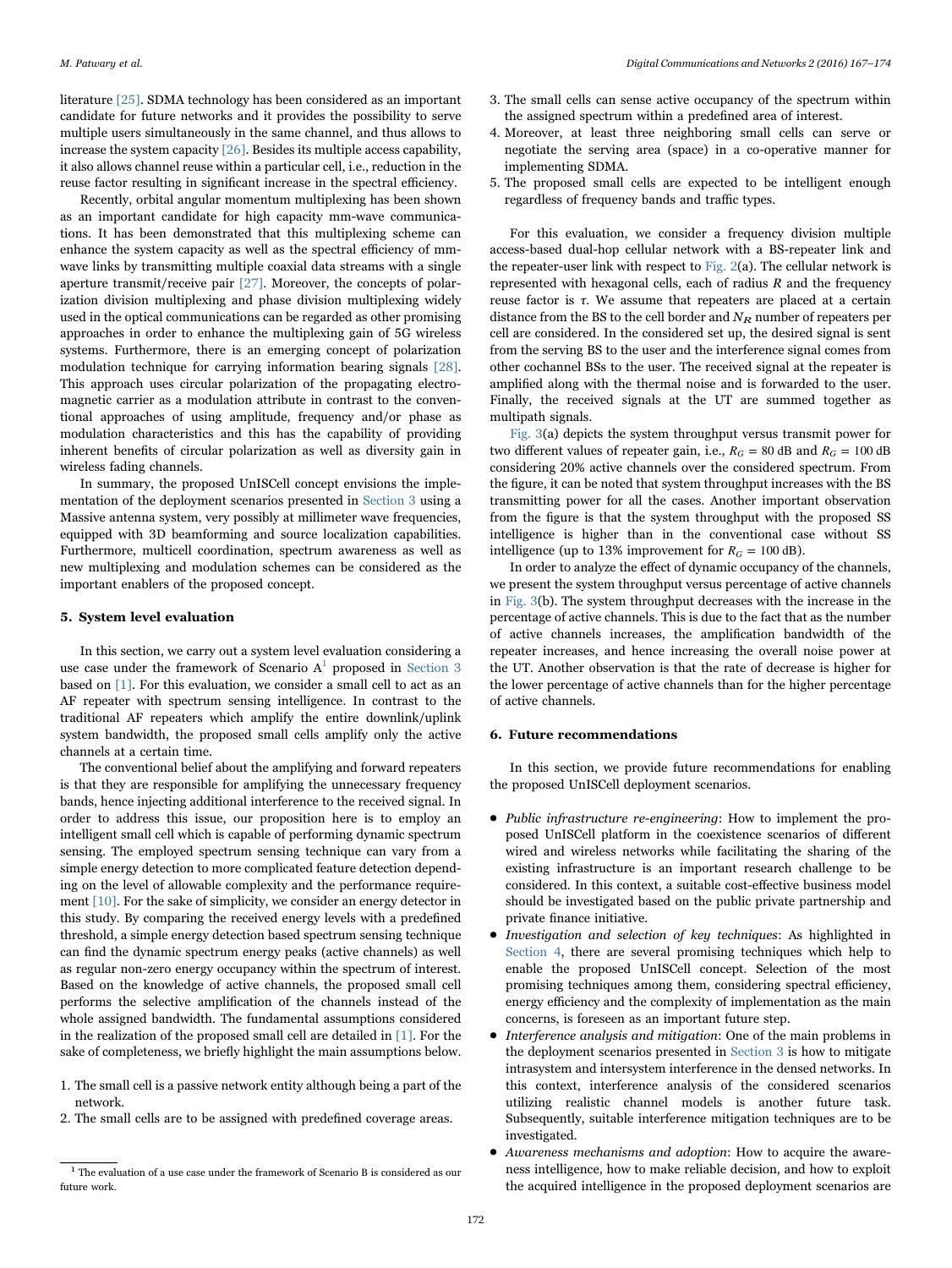<span id="page-6-1"></span>

Fig. 3. (a) System throughput versus BS transmit power and (b) system throughput versus percentage of the active channels (BS transmit power  $P_{i,BS} = 10$  dBW,  $R_G = 100$  dB).

interesting topics to be investigated in future research. Investigation of suitable signal processing techniques required for intelligence awareness and exploitation require further investigation. Several intelligence mechanisms which can be employed in the proposed intelligent small cell transceiver such as dynamic SDMA, adaptive source localization and tracking, cognitive resource allocation, smart antenna design, dynamic SS should be investigated in detail referring to the proposed deployment scenarios.

- Cooperation and synchronization issues: The assessment of backhaul link requirement for the cooperative communication among different small cells is another important future step. Furthermore, the issues of channel acquisition and synchronization require future investigation.
- Optimum resource allocation and cost-efficient strategies: A large number of emerging new smart devices, Internet of Things (IoT) and applications demand high power consumption, thus leading to the need of investigating renewable energy sources. The main applications of IoT are smart grid, smart vehicle, tele-healthcare and smart cities, and they all compete strongly for the available wireless resources such as power and bandwidth. Besides, since future wireless networks will use macro cells complemented with variable

dimension micro or pico cells and relays, the network models for the future wireless generation will need significant capital expenditure in order to implement the required dense infrastructure. Therefore, there arises a strong need of investigating cost-efficient strategies to utilize the available resources optimally in the proposed UnISCell platform.

# <span id="page-6-0"></span>7. Conclusions

Motivated by the need of public infrastructure re-engineering and the recent advances in wireless technologies, this article has proposed a novel concept of UnISCell as an intelligent small cell architecture for future cellular networks. The proposed concept envisions an integrated infrastructure platform of the existing public infrastructures such as street lighting network, PSTN network and future wireless networks. The existence of such an infrastructure will foster the second-tier business for cellular network operators, the development of more ICT related SMEs and more stainable energy businesses, leading to a greener wireless network. In future work, several challenges and recommendations highlighted in this article will be investigated in detail in order to enable the proposed UnISCell concept.